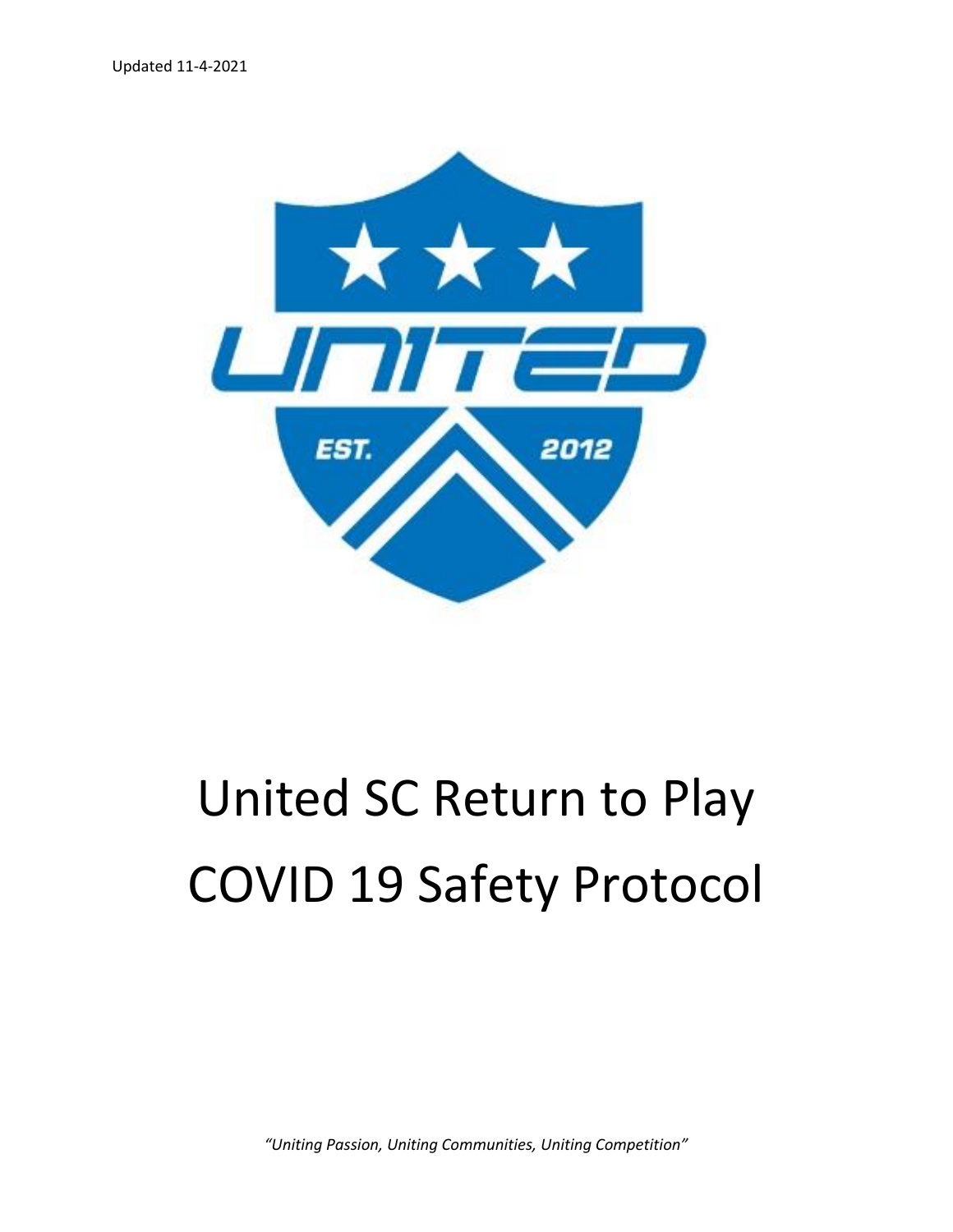For COVID 19 safety protocol we will follow the advice of our community health professionals and our State leaders. We understand that both the physical and mental wellbeing of children is enhanced by physical activity and social contact with their teammates, friends and coaches and it is our goal to continue to have players participate in team activities when at all possible. We also understand that while children often do not suffer severe effects from COVID-19, they can be easily infected and become vectors for the disease, putting vulnerable populations around them at risk. COVID-19 remains highly contagious, so we must do everything that we can to minimize the risk of spreading the virus in our efforts to bring some normalcy back into the lives of our players and families.

Per Governor Inslee's Professional Sports & Other Activities COVID\_19 Requirements, Youth Soccer falls within the **Moderate** risk category. As general guidance, smaller groups are safer than larger ones and outdoor locations are safer than indoor locations.

The risk of transmitting the SARS CoV-2 virus that causes COVID-19 depends on multiple factors including:

- 1. Number of people in location
- 2. Type of location
- 3. Distance between people
- 4. Length of time at location
- 5. Level of protective equipment used (e.g. face coverings)

**Signs of Illness**: We expect all players and family members to stay home when sick or if they have been in contact with someone with COVID-19. No exceptions! Any person with symptoms of COVID-19 should contact his or her health care provider or other appropriate health-care professional to get tested. If a positive test result occurs, players are required to contact their coach immediately via phone or email to report the test results. Any player, coach, or volunteer that was exposed to the player/coach that tested positive must receive a negative COVID test result prior to participating in any future practices, games, or team activities. All coaches, players, and volunteers must be screened for symptoms prior to starting training or games. If a coach, player, or volunteer shows signs of symptoms they must leave the training/game facility immediately. Screening should consider the symptoms listed by the CDC

- Fever or chills
- Cough
- Shortness of breath or difficulty breathing
- Fatigue
- Muscle or body aches
- Headache
- New loss of taste or smell
- Sore throat
- Congestion or runny nose
- Nausea or vomiting
- Diarrhea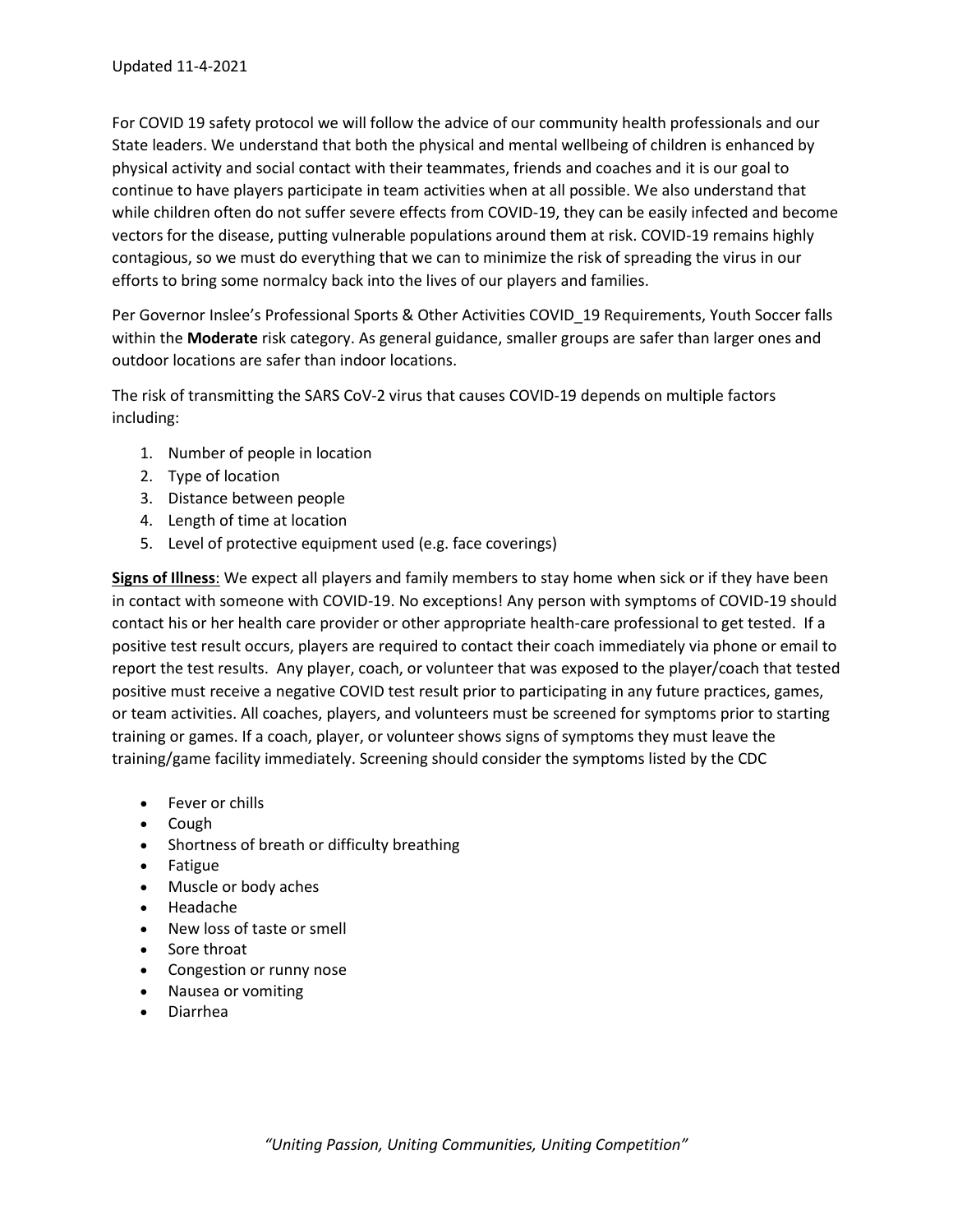**Records and Contact Tracing:** Coaches & Team managers must keep a roster of every athlete, staff member, and volunteer present at each training session, and contest to assist with contact tracing in the event of possible exposure. The coach is required to report any positive COVID\_19 diagnosis to a club administrator as soon as they learn of it. The coach is also required to report all players/staff that person was in contact with prior to the diagnosis. All training and travel rosters must be kept on file by each team for 28 days after the practice/game/travel date.

**Travel:** When traveling, limited exposure to those outside the household unit is strongly encouraged. For travel groups that include more than one household in the same vehicle all members of the travel group including the driver, must wear a face covering and spread out inside the vehicle as much as possible. A roster seating chart must be kept on file by the coach or team manager of that team for 28 days after the travel date.

**Masks**: All athletes/participants are currently required to wear a mask at all times while training in indoor facilities. Coaches, referees, team volunteers, and parents, must also wear a mask at all times while inside of indoor facilities. It is not currently required for players to wear a mask while training and playing at outdoor facilities. Mask protocol changes may occur as time progresses. It is required that as changes occur, players, parents, and coaches comply with whatever the current protocol is. Mask protocol change information will be communicated to coaches and volunteers by a designated club official in a timely manner.

**Sanitation, Hygiene & Disinfecting:** All soccer gear must be sanitized before and after use. If using restrooms at the training site staff is responsible to inspect the cleanliness of the facility and set up any social distancing by limiting the number of players allowed in the restroom at the same time. The use of restrooms must be limited to hand washing and restroom use only. NO showers permitted. No sharing of gear, water bottles, uniforms, or towels is permitted. All players & staff members must practice good hygiene at all times. Hand sanitizer must be kept at the training or game facility at all times and be easily accessible to all players & staff members. The hand sanitizer must contain 60-95% alcohol. Hand sanitizer will be provided to each team.

**Equipment:** Only the coach may handle team equipment. Coaches should encourage each player to bring their own ball for practices. Coaches must provide players with their own bibs/pinnies to bring to every practice session to avoid shared community gear. Limit the amount of equipment brought to practice. All equipment must be disinfected after each use.

**Temperature testing:** The temperature of each coach/staff member is required prior to each session. Any staff member with a temperature over 100.4 or higher must immediately leave the facility.

**COVID-19 Coordinator & Safety Officer**: Each team must assign a COVID-19 coordinator to oversee compliance at the team level during training sessions. The club has assigned a COVID-19 Safety Officer that will communicate and oversee the policy across the club and will provide regular updates and reminders to staff members and coaches.

**Physical Distancing**: All teams are expected to practice physical distancing. Physical distancing of 6 feet must be maintained between staff, volunteers, and any spectators at all times with exceptions for training and medical personnel and volunteers performing their medical duties. Athletes must comply with the 6 feet distancing rule with the exception of when engaged in sporting activities.

*"Uniting Passion, Uniting Communities, Uniting Competition"*